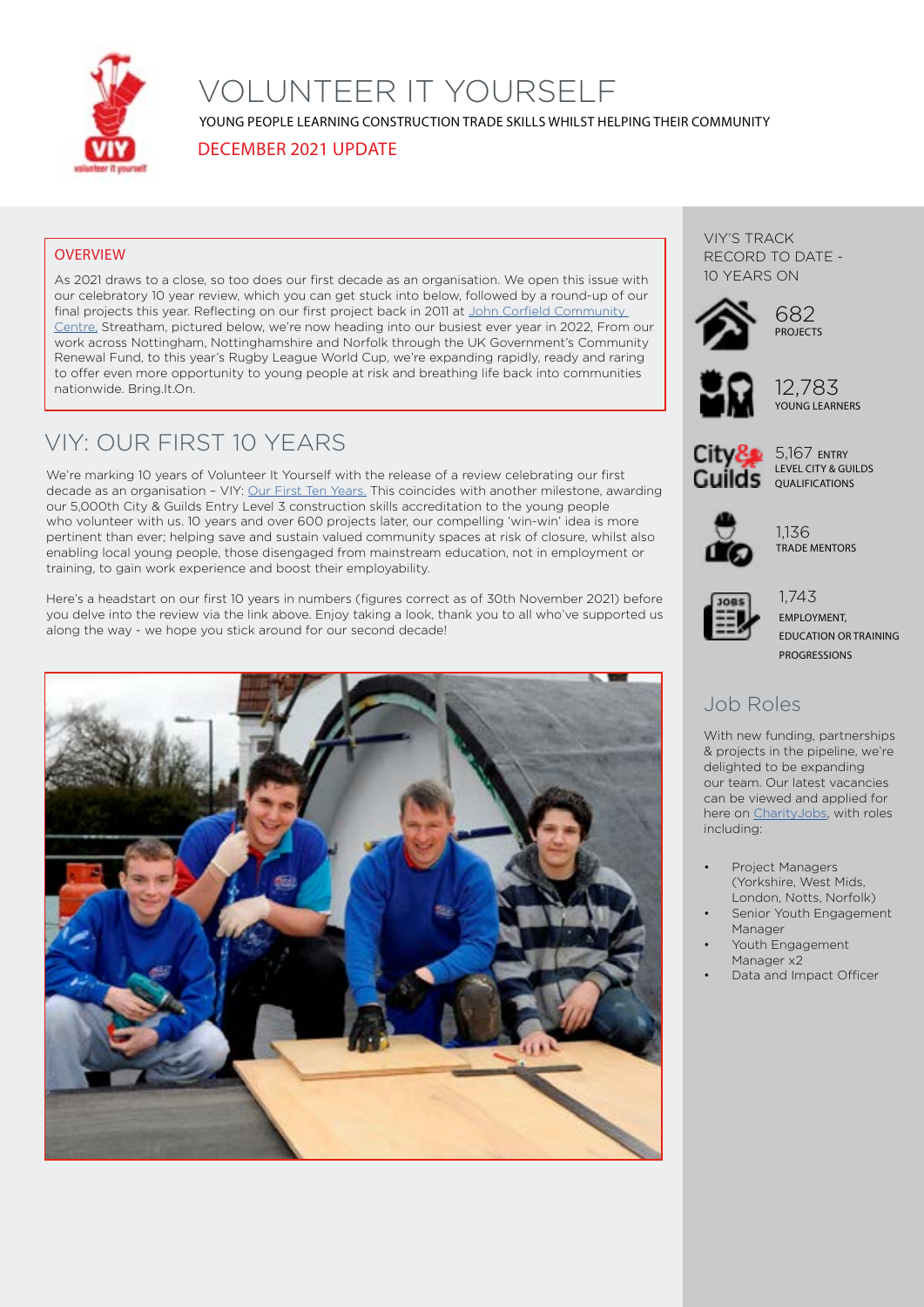

## Bon Voyage, Tom!



We're sad to say goodbye (and not at all jealous) to Programme Director and long-serving VIY Team member, Tom Hague, who sets off with girlfriend Kate on an adventure around the world in 2022. Having joined as Project Manager back in 2017, Tom has been a huge part of VIY's growth and enabling our wide range of partnerships, particularly with Sport England, the upcoming Rugby League World Cup and Toolstation.

As a fitting tribute, our COO, Ed Sellwood, penned a poetic send-off which you can see [here](https://www.linkedin.com/feed/update/urn:li:activity:6878649901467738112) on LinkedIn. Heartfelt thanks for all of your extremely hard work and dedication, Tom - bon voyage!



# Builders Merchants Awards



We're delighted to be nominated as 'Community Initiative of the Year' at this year's Builders' [Merchants News Awards,](https://www.merchants-awards.co.uk/live/en/page/finalists-2022) in partnership with one of our biggest national trade supporters, Travis Perkins.

Since the start of our partnership in early 2020, 48 TP branches have donated over £80,000 worth of materials towards 68 VIY projects, directly supporting over 900 young people. Doing what matters to build better communities and enrich lives, together, from donations and deliveries, to visits and volunteering. Bring on even more in 2022! **Was also assumed a contract of the contract of the contract of the contract of the contract of the contract of the contract of the contract of the contract of the contract of the** 





#### @travisperkinsco:

"Shout out for a very happy first ten years to our incredible partner, @VIYproject. We can't wait to continue our work in 2022 to support projects and help young people gain valuable DIY and trade skills. #TravisPerkins #Volunteer #MakeADifference"



#### @camydeacon:

"Absolutely brilliant to see @ VIYproject celebrate its first 10yrs and their ambitions to support more young people and communities in the future. A deceptively simple approach, which should be how we support young people and develop social infrastructure in every community."



"Wow, what a year! 2021 has been challenging in many ways, but it's also been a year we can't help but feel proud of too.

Our efforts to raise money for Macmillan Cancer Support, our partnership with VIY to support young people in their trade careers, and our focus on mental health are just some of the things we want to celebrate."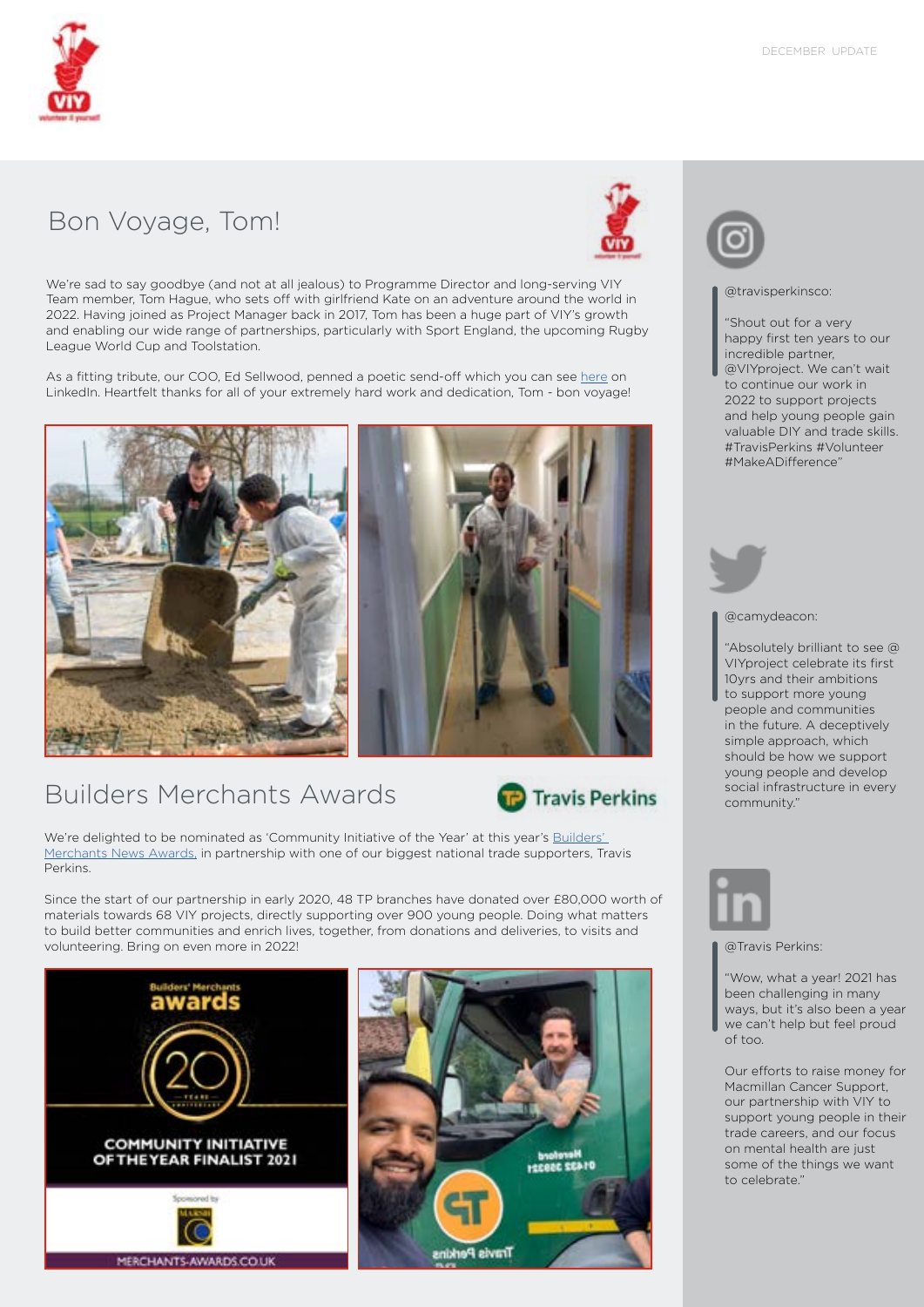

# Shining Lights Centre, St Helens



Our third project in partnership with the Rugby League World Cup's CreatedBy, the social impact programme for the delayed 2021 tournament to be hosted in England this year, has been at the Shining Lights Centre in St Helens.

We've been working with 39 young people from the Saints Community Foundation and local people to redecorate the sports hall and kitchen with volunteers referred via the council and local schools, 36 of those achieving City & Guilds painting and decorating accreditations.

The CreatedBy Small Scale Grants Programme is funded by Sport England, The National Lottery and the Department of Digital Culture Media and Sport (DCMS) and has given opportunities and essential funding to some of the hardest hit and most disadvantaged communities across England – predominantly in the Rugby League heartlands of the North of England.

A big thank you to Travis Perkins St Helens, Dulux Decorator Centre Huyton for the donation of materials and paint and GAP Group Limited for equipment on this project.







Saints Community Development Foundation @ CommunitySaints:

"We've seen some great progress in such little time today by @VIYproject and @TheSuttonAC who today are painting our skills hub in The Shining Lights Centre, Sutton Manor as part of our @RLWC2021 grant."

Sutton Academy @ TheSuttonAC:

"Last week 26 of our Year 10/11 Construction students supported @ VIYproject to help renovate the @ShiningLightsSH @ CommunitySaints gaining their GNVQ Decorating certificate as a result. Well done to you all, great work! #community #kind #teamwork"



#### @coventrycollege:

"As part of their industry placement to enhance their real world learning experiences our painting and decorating learners have worked with @VIYproject to renovate the @TheTin performance and rehearsal space in Coventry. #makeithappen #makeitcoventrycollege #community"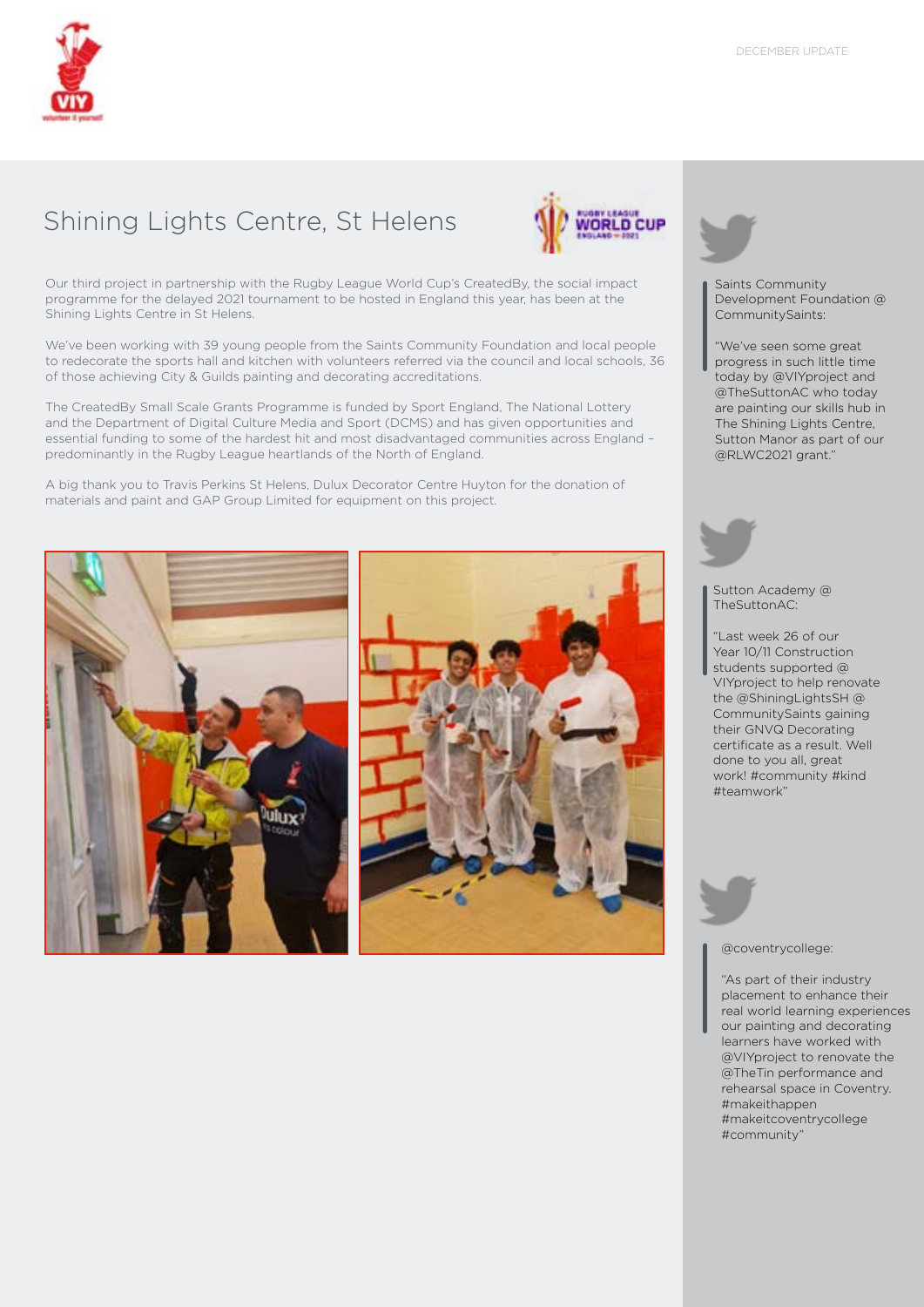

# The Tin Music & Arts Venue, Coventry



Off to the Midlands now and a project supporting Coventry's efforts as City of Culture 2021. As a city with an iconic musical heritage, it was a real honour to help bring one of the city's unique music venues back to life. Closed throughout Covid, we and 10 young people from across the city have helped The Tin Music & Arts Venue to undergo fundamental works to help it reopen, to improve their performance space, toilet facilities and uplifting the interior with the help of Dulux paint.



# Wembdon Village Hall, Bridgwater



Wembdon Village Hall is a community centre and facility offering sports, event space and other community use. Our fourth project in partnership with Toolstation, this time right on the doorstep of their HQ, we've begun work creating a new youth and community space in the unfinished part of the building, to be managed in part by the young people; erecting walls, building storage, laying flooring, plastering and decorating. As well as volunteers from the Amber Foundation, students from the local construction college will gain work experience on site, supported by local Toolstation HQ colleagues lending a hand too. Both projects to be continued in 2022…



### Trade Mentor



Richard Cave, Carpenter & new VIY Mentor at The Tin, Coventry; started working with us through Indeed, helping with some challenging woodwork at height by creating a new ceiling framework at The Tin.

"I've been looking for this kind of work for a while. Having worked in carpentry for 15 years and a range of trade agency jobs here and there through the pandemic, I'd wanted to get into teaching and work with young people. I've really enjoyed combining the two and passing on my skills to young people on this project - I've been really impressed by the attitude of those on site and their willingness to learn. I hope to do more work with VIY next year!"

We're always looking for new trade mentors across the country, tradespeople willing to give their time and share their skills with our young people hungry for opportunity. Interested? Know a local handyperson/decorator/ carpenter who might be? Email info@teamviy.com to get in touch.